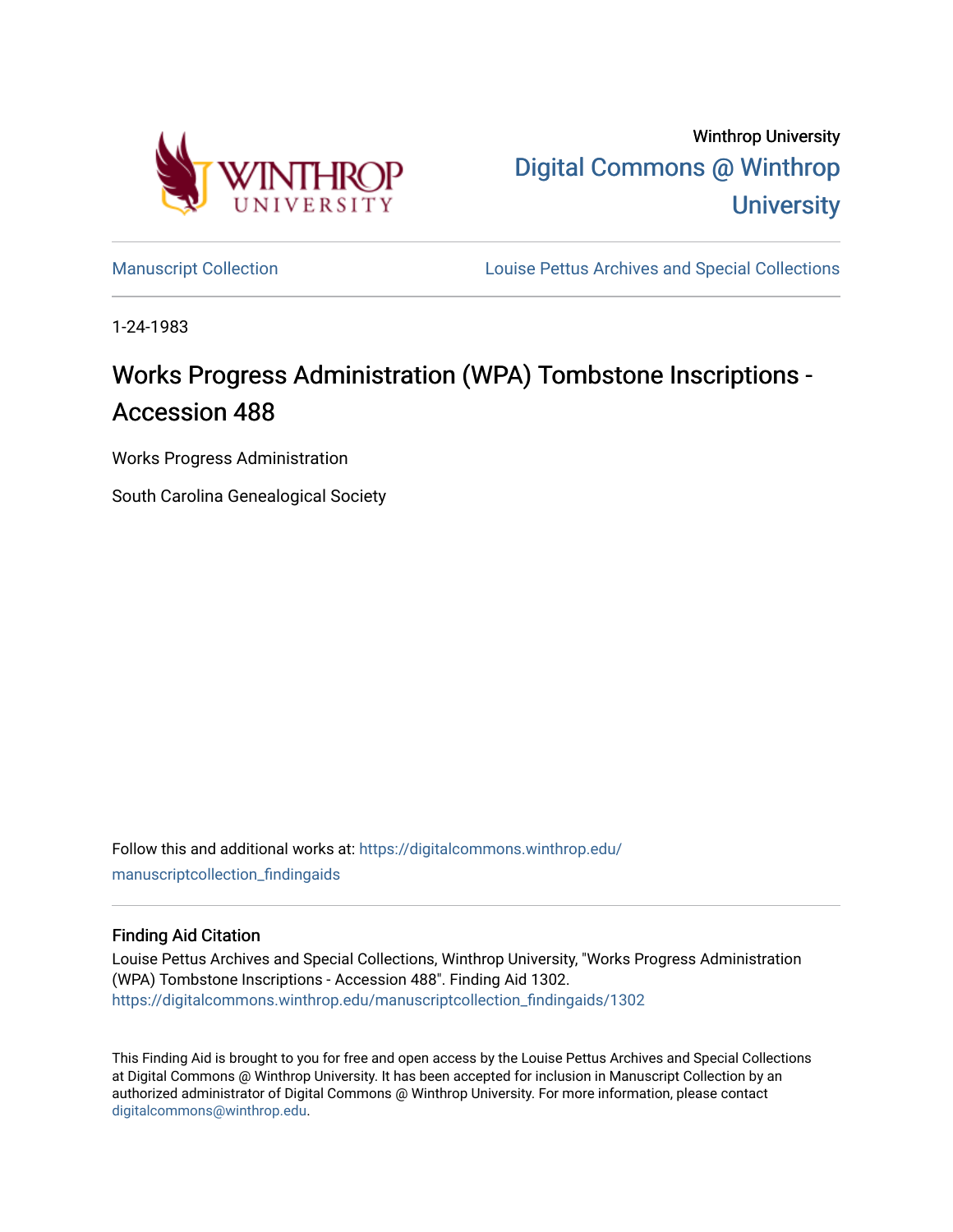### **WINTHROP UNIVERSITY LOUISE PETTUS ARCHIVES & SPECIAL COLLECTIONS**

## **MANUSCRIPT COLLECTION**

## **ACCESSION 488**

## **WORKS PROGRESS ADMINISTRATION (WPA) TOMBSTONE INSCRIPTIONS**

1981

67 fiche